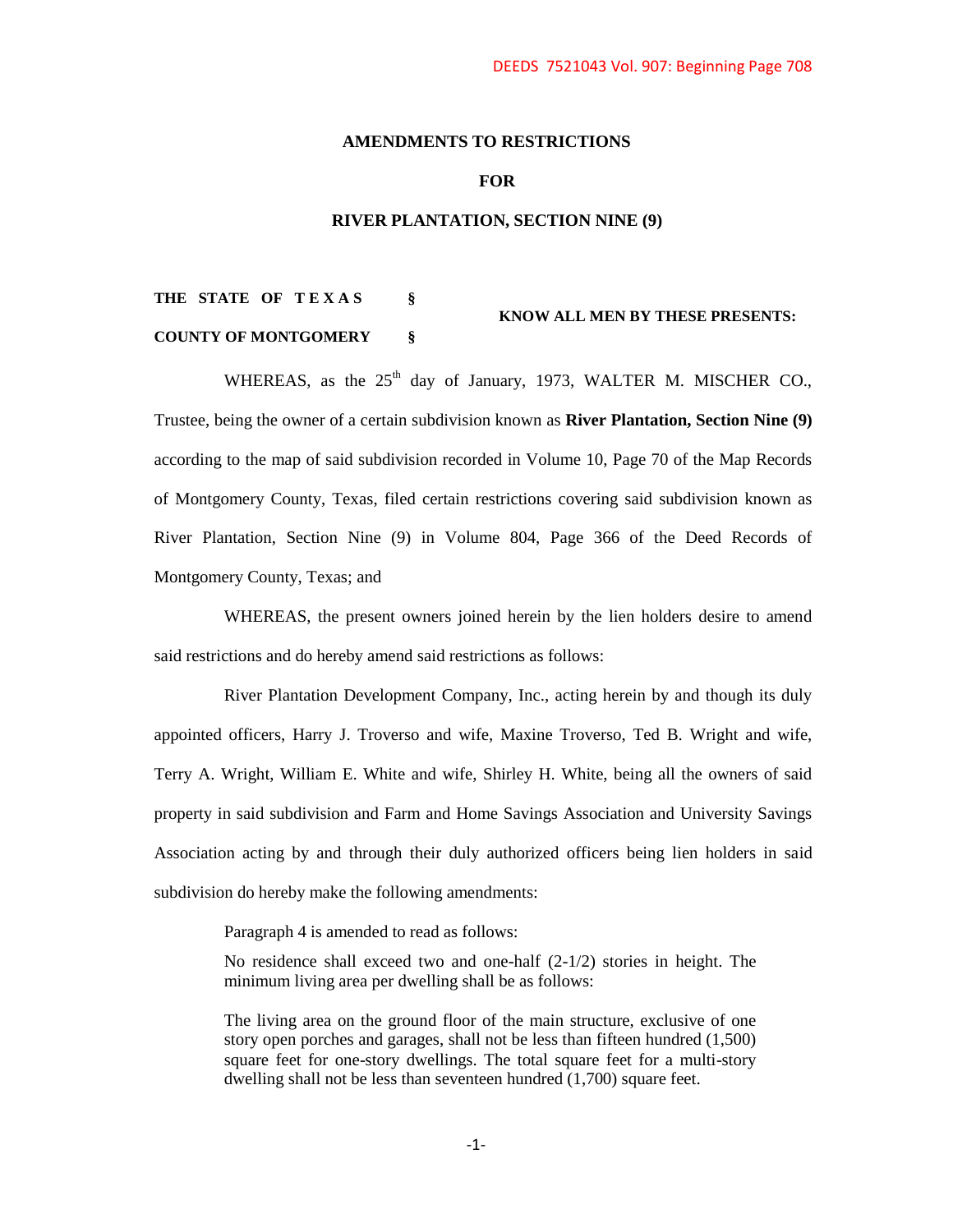It being agreed and understood that said amendment of paragraph 4 does not include

improvements to be built on lots 275 to 285, inclusively, it being agreed and understood that

these lots will be subject to a square footage building restrictions as contained in paragraph 4 of

the Restrictions recorded in Volume 804, Page 366.

Paragraph 6 of said Restrictions is amended to read as follows:

No garage (or carport) shall face and open to the front street at less than a ninety (90) degree angle, unless the door is located sixty (60) feet or more from the front lot line.

No driveway on a corner lot shall be parallel with the side street unless said driveway is located more than fifty (50 feet from the said side street property line.

EXECUTED this 31<sup>st</sup> day of July, 1975.

# RIVER PLANTATION DEVELOPMENT COMPANY, INC.

/s/

R. H . Basden, Vice President Harry J. Troverso, Jr. Maxine Troverso Ted B. Wright Terry A. Wright William E. White Shirley H. White

ATTEST:

/s/ B F Perdue, Secretary

FARM & HOME SAVINGS ASSOCIATION /s/ Chas. A. Fisher, Vice President

UNIVERSITY SAVINGS ASSOCIATION /s/ Jackie Campher (sp), Vice President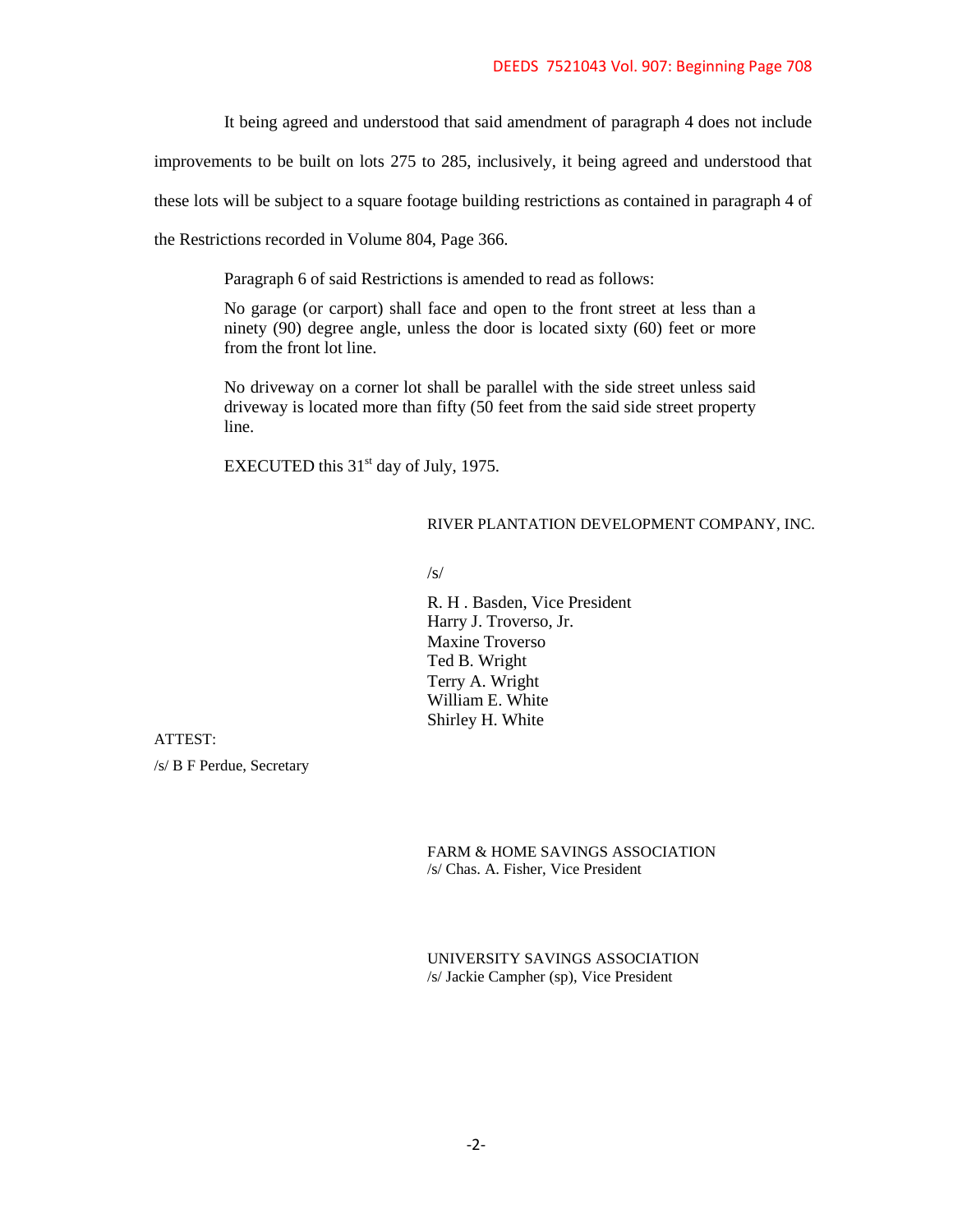THE STATE OF TEXAS § COUNTY OF MONTGOMERY §

BEFORE ME, the undersigned authority, on this day personally appeared R. H. Basden, Vice President of RIVER PLANTATION DEVELOPMENT COMPANY, INC., a corporation, known to me to be the person and officer whose name is subscribed to the foregoing instrument, and acknowledged to me that he executed said instrument for the purposes and consideration therein expressed, in the capacity herein stated and as the act and deed of said corporation.

GIVEN under my hand and seal of office this  $31<sup>st</sup>$  day of July, 1975

/s/ Valerie L. Pryor Notary Public in and for Montgomery County, Texas

THE STATE OF TEXAS § COUNTY OF HARRIS §

BEFORE ME, the undersigned authority, on this day personally appeared HARRY J. TROVERSO and wife, MAXINE TROVERSO, known to me to be the person and officer whose names are subscribed to the foregoing instrument, and acknowledged to me that they executed the same for the purpose and consideration therein expressed.

GIVEN under my hand and seal of office this \_\_\_\_ day of July, 1975

THE STATE OF TEXAS § COUNTY OF HARRIS §

BEFORE ME, the undersigned authority, on this day personally appeared TED B. WRIGHT and wife, TERRY A. WRIGHT, known to me to be the person and officer whose names are subscribed to the foregoing instrument, and acknowledged to me that they executed the same for the purpose and consideration therein expressed.

GIVEN under my hand and seal of office this 8th day of July, 1975

/s/ JoAnn Andrus Notary Public in and for Harris County, Texas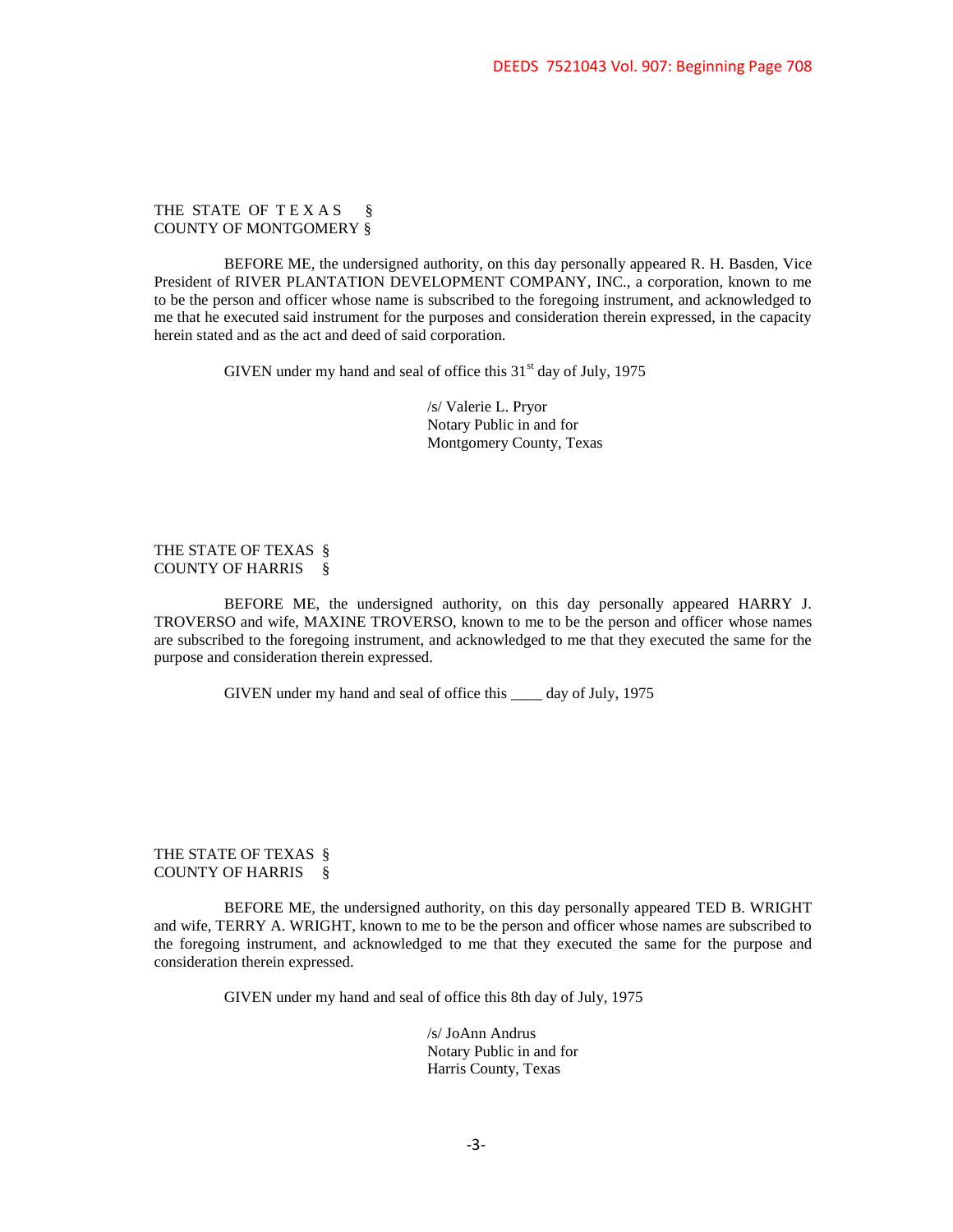THE STATE OF TEXAS § COUNTY OF MONTGOMERY §

BEFORE ME, the undersigned authority, on this day personally appeared WILLIAM E. WHITE and wife SHIRLEY H. WHITE, known to me to be the persons whose names are subscribed to the foregoing instrument, and acknowledged to me that they executed the same for the purpose and consideration therein expressed.

GIVEN under my hand and seal of office this 4th day of October, 1975

/s/ Nan Ainsworth Notary Public in and for Montgomery County, Texas

### THE STATE OF TEXAS § COUNTY OF HARRIS §

BEFORE ME, the undersigned authority, on this day personally appeared CHAS. A. FISHER, Vice President of FARM AND HOME SAVINGS ASSOCIATION, a corporation, known to me to be the person and officer whose name is subscribed to the foregoing instrument, and acknowledged to me that he executed the said instrument for the purposes and consideration therein expressed, in the capacity therein stated and as the act and deed of said corporation.

GIVEN under my hand and seal of office this  $31<sup>st</sup>$  day of July, 1975

/s/ Mary B. Knox Notary Public in and for Harris County, Texas

THE STATE OF TEXAS § COUNTY OF HARRIS §

BEFORE ME, the undersigned authority, on this day personally appeared JACKIE CAMPHER (sp.), Vice President of UNIVERSITY SAVINGS ASSOCIATION, a corporation, known to me to be the person and officer whose name is subscribed to the foregoing instrument, and acknowledged to me that he executed the said instrument for the purposes and consideration therein expressed, in the capacity therein stated and as the act and deed of said corporation.

GIVEN under my hand and seal of office this  $31<sup>st</sup>$  day of July, 1975

/s/ Carol Holloway Notary Public in and for Harris County, Texas